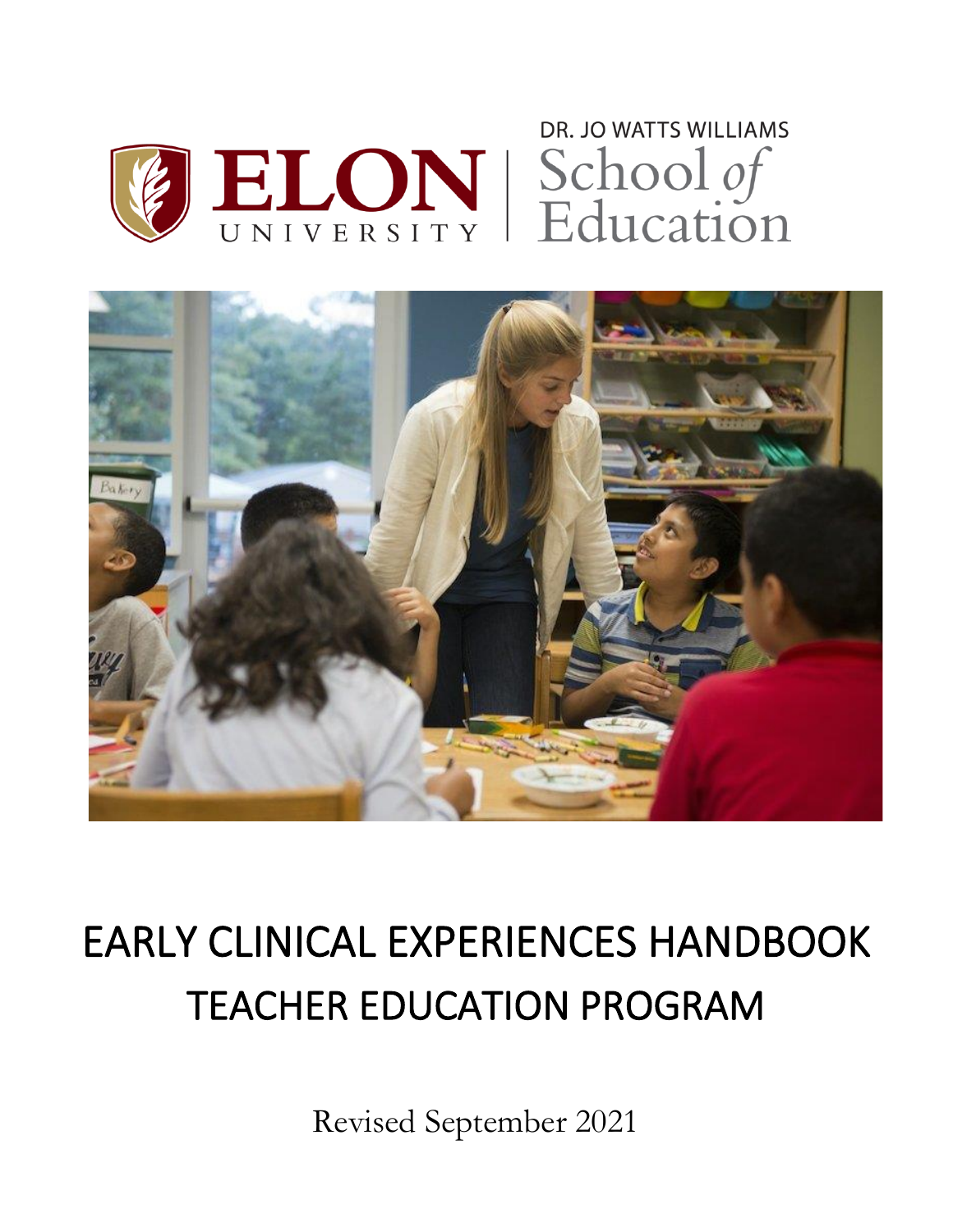# **Table of Contents**

| Policies and Procedures for Admitting and Monitoring the Progress of Teacher Candidates 7                                                                                                                       |  |
|-----------------------------------------------------------------------------------------------------------------------------------------------------------------------------------------------------------------|--|
|                                                                                                                                                                                                                 |  |
|                                                                                                                                                                                                                 |  |
| Philosophy to Support Clinical Experiences for the Elon University Teacher Education Program 10                                                                                                                 |  |
| Required Clinical Experiences in Middle Grades Education (concentrations in one or two content areas) 13<br>Required Clinical Experiences in Secondary Education and K-12 Licensure Areas (candidates typically |  |
|                                                                                                                                                                                                                 |  |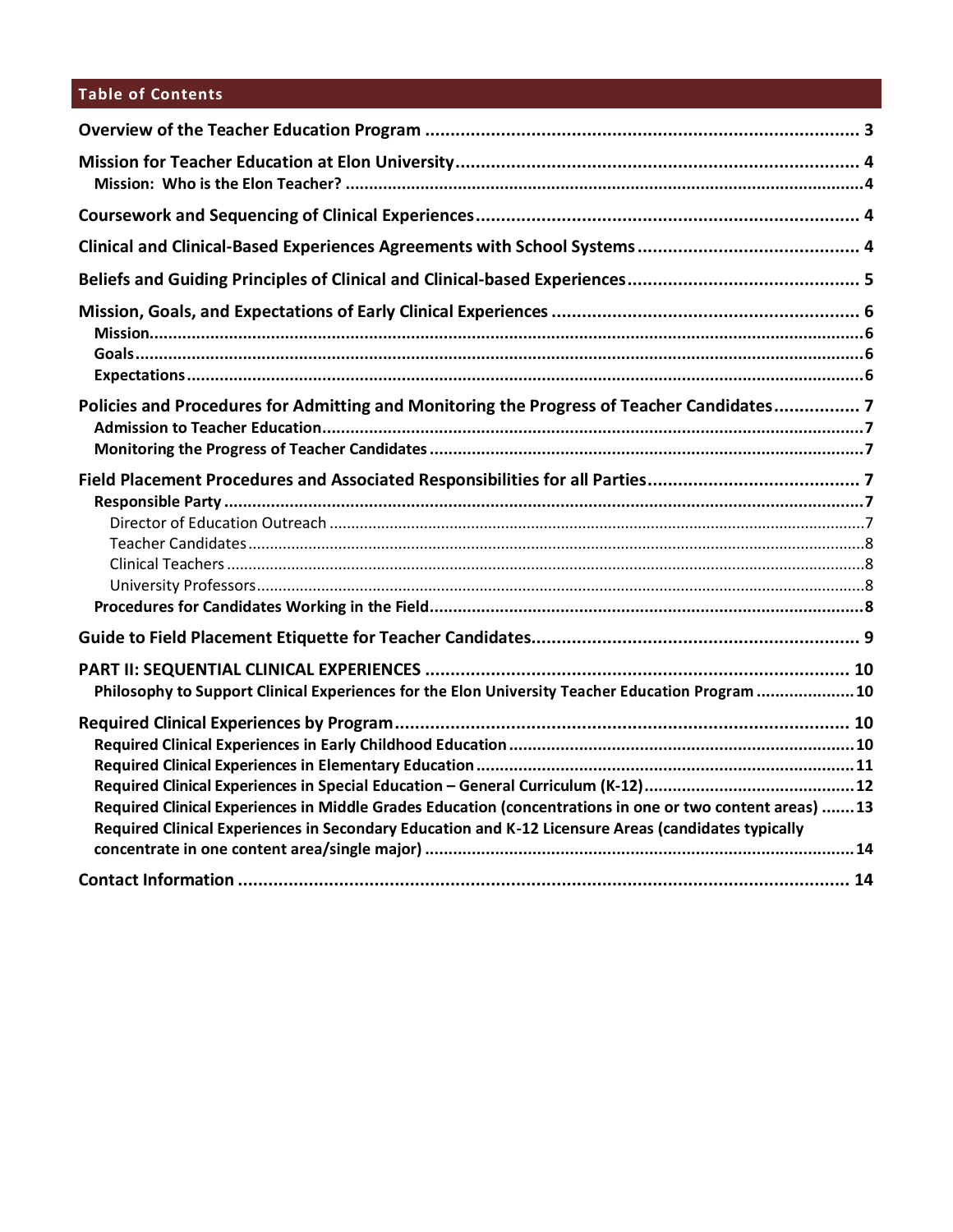# <span id="page-2-0"></span>**Overview of the Teacher Education Program**

The Teacher Education Program at Elon University carefully guides teacher candidates in their acquisition of knowledge (content and pedagogical), the processes of inquiry, and the importance and development of professionalism. Teacher education faculty members strongly believe that Elon's heavily clinical-based programs provide the appropriate settings in which these practices are developed and appropriately nurtured. Working in schools regularly and often provides both candidates and faculty with multiple opportunities to see theory transitioned into practice, to see theory affirmed or challenged by practice, and to reflect on how these are occurring in a variety of settings.

The Department of Education and Wellness is the administrative unit for all professional education courses and coordinates the undergraduate programs in early childhood education, elementary education, middle grades education, and special education. All other teacher licensure programs are offered in collaboration with Elon College, the College of Arts and Sciences, with candidates completing degrees in their specific content areas of teacher licensure.

The Teacher Education Committee is the coordinating and policy-making body for all licensure programs in the Teacher Education Program. The Dean of the School of Education chairs this committee, which meets monthly during the regular academic year and at other times as needs arise. Membership on the Teacher Education Committee includes the program coordinator from each licensure area, the coordinator of secondary/K-12 programs, directors of graduate programs, the chairperson of the Department of Education and Wellness, the Accreditation Director, the Director of Education Outreach, the Director of Teaching Fellows, the Coordinator of Technology for Teacher Education, at least two public school representatives, and two teacher candidates.

Elon University is accredited by the Commission of Colleges of the Southern Association of Colleges and Schools (SACS). Its Teacher Education Program is approved by the North Carolina State Board of Education and is nationally accredited by the National Council for Accreditation of Teacher Education (NCATE) with CAEP Accreditation eligibility.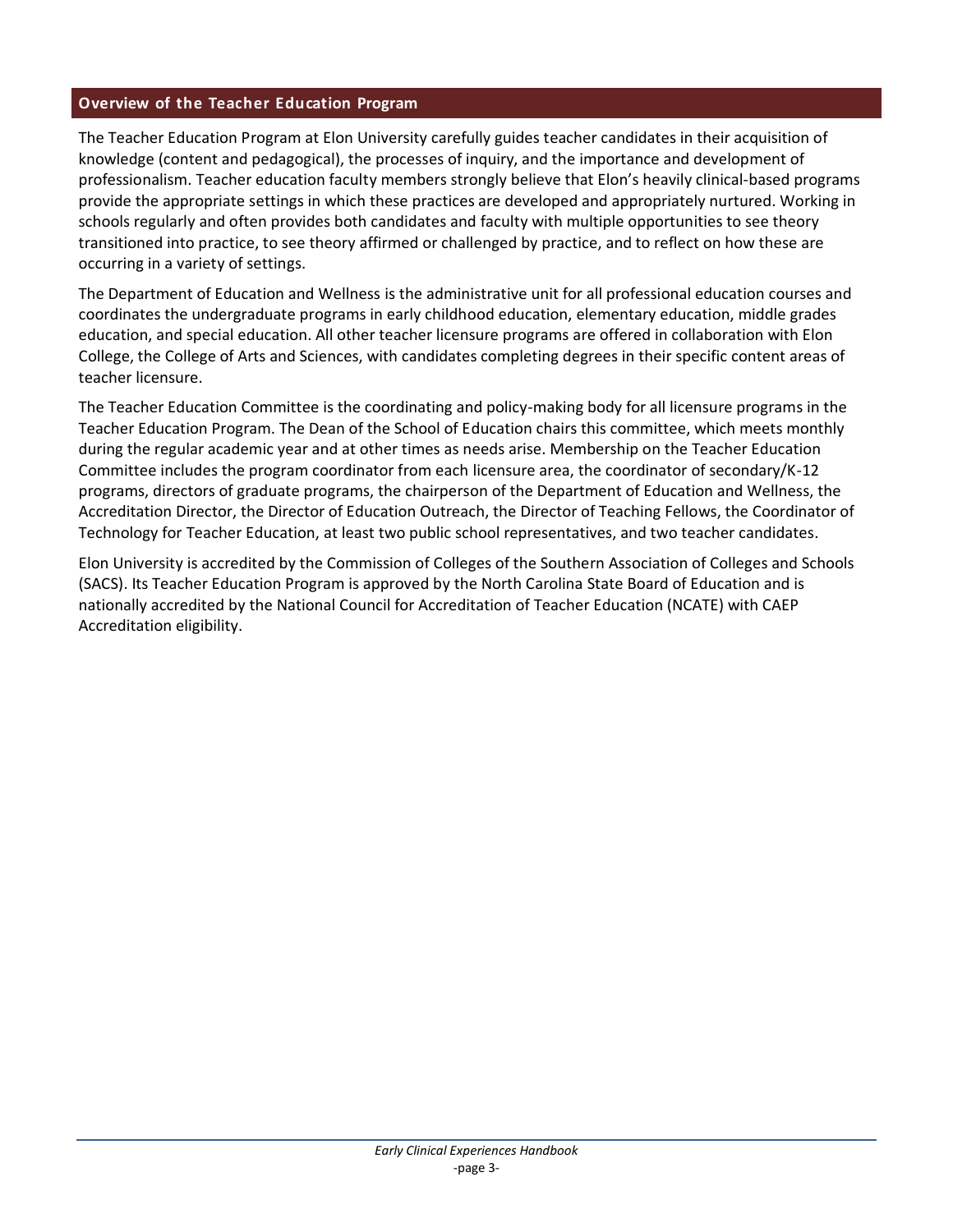#### <span id="page-3-1"></span><span id="page-3-0"></span>Mission: Who is the Elon Teacher?

The Teacher Education Program at Elon University prepares teachers to be effective practitioners who are engaged learners, ethical leaders, globally aware citizens, and advocates for equity and excellence.

#### <span id="page-3-2"></span>**Coursework and Sequencing of Clinical Experiences**

All teacher candidates experience a well-planned sequence of Elon Core Curriculum courses that build a broad liberal arts knowledge base in the humanities, the social and behavioral sciences, mathematics, technology, natural sciences, and physical education and health. By design, the general education curriculum at Elon helps to develop inquiry skills, promote domain-specific thinking, and encourage broad-based dispositions for effective scholarship. During this phase of candidates' education, they are also engaged in the first professional education course, either EDU 211, EDU 270, or SOC 243, which serves as an introduction to education with a required clinical experience. At this level of preparation, potential candidates examine their motives for teaching as they both observe in classrooms and begin initial work with students and teachers in those school settings. At this point, students choose either to continue to pursue a degree and related teaching license in a given program, or they do not submit an application for acceptance into any program.

Once formally accepted into a licensure/degree program, candidates begin their professional studies, including orientation to, observation of, and reflection upon both theory and practice. Clinical experiences are designed to be spiraling in nature, and the specific assignments completed in assigned internships are germane to the area of licensure being pursued. These assignments include, for example, content and pedagogical issues relevant to instruction as well as choosing from multiple and appropriate instructional practices. Candidates also begin to focus specifically upon the students whom they are serving, discerning how best to meet their array of diverse instructional needs. At this point, candidates are ready to demonstrate their knowledge of methodology and are prepared to incorporate and implement tools of technology into microteaching and simulation activities. Clinical experiences tied to methods courses require teacher candidates to demonstrate mastery of content and pedagogical knowledge as well as show positive performance in the area of professional dispositions.

Following successful mini-teaching experiences connected to the methods course/s, candidates apply for admission to the student teaching (clinical practice) phase of their preparation. According to the North Carolina State Board of Education, the student teaching internship shall be a minimum of sixteen (16) weeks, which may be held over the course of two semesters. Therefore, the senior year is considered the student teaching year, and includes the fall methods course and spring student teaching internship. This year-long experience requires candidates to demonstrate their competence as emerging teachers. This phase serves as the culminating clinical experience in which continual observations, self-reflective activities, and conferences allow and encourage evaluation of both theory and wisdom of practice. These elements of reflective practice demand that candidates clarify and synthesize their knowledge and skills as practicing teachers. During the student teaching year, the Elon University teacher education faculty, in partnership with the clinical teachers in the field, is able to fully assess how well candidates have developed into thoughtful practitioners who are engaged in a community of learners. practitioners who are engaged in a community of learners.

# <span id="page-3-3"></span>**Clinical and Clinical-Based Experiences Agreements with School Systems**

The clinical-based component of the Elon University Teacher Education Program is designed in collaboration with several local school districts. School partners serve as members on advisory panels, on designated advisory boards for the various licensure programs, and on the Teacher Education Committee. These individuals, in addition to numerous clinical teachers who host both student teachers and candidates in pre-student teaching settings, work with Elon faculty to develop and continually revise clinical experiences whereby candidates gain meaningful experiences in school settings.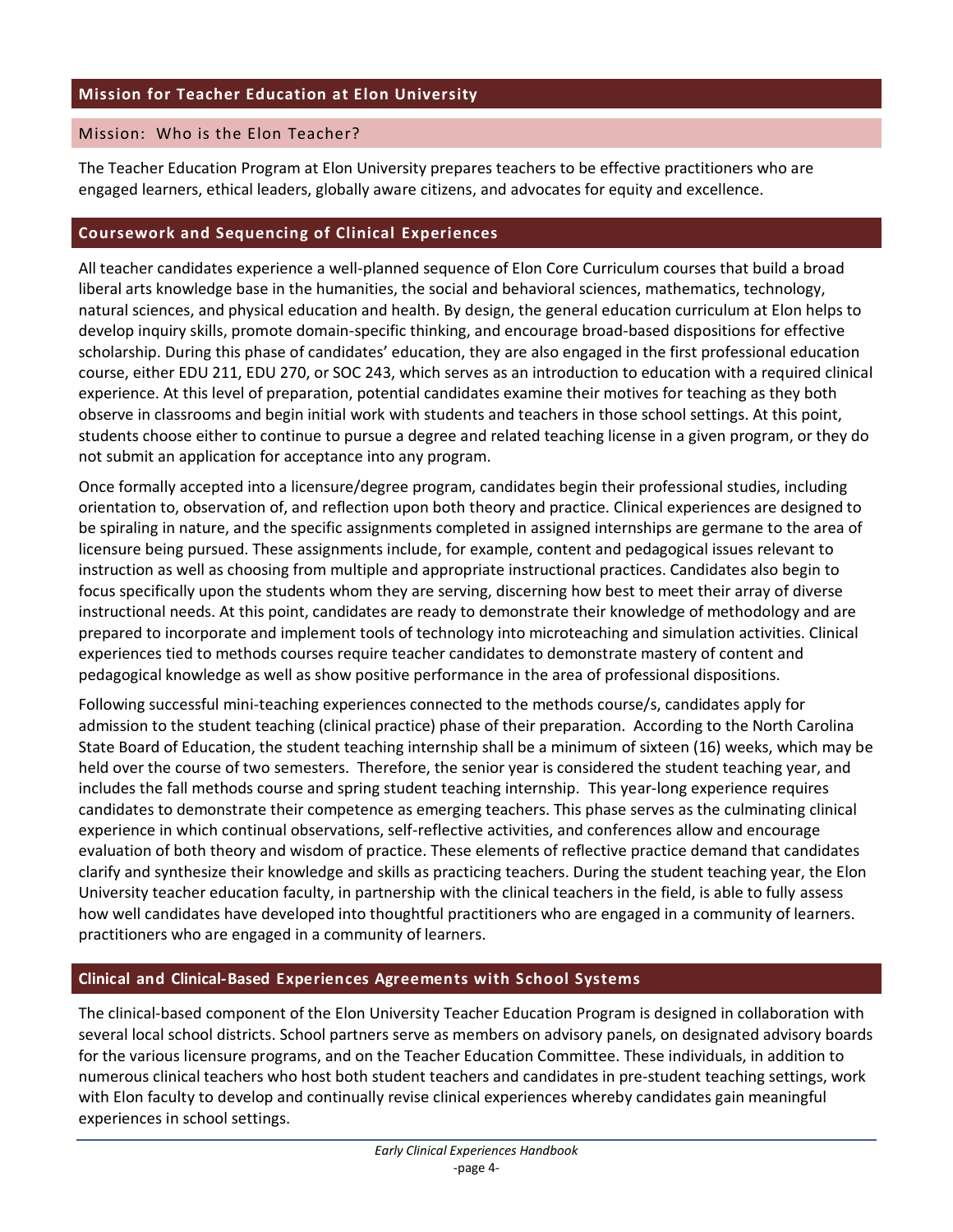School district and Elon University parties sign Memorandums of Understanding (MOUs) for the purpose of preparing teacher candidates to teach in their specific specialty areas. After a successful national background check, candidates are placed jointly by the Director of Education Outreach and the partner schools into specific classroom settings where they may observe, actively participate in, and examine many areas relevant to instruction. Students become familiar with problems and decision-making specific to their specialty, best practices used in problem-solving and decision-making, instructional materials and strategies appropriate to their students' needs, and varied assessments and evaluations of their own impact upon student learning.

Schools and districts that maintain MOUs with Elon University are keenly aware of the goals and objectives related to clinical experiences. Together, both the university and schools help to guide candidates to clarify and synthesize their knowledge and skills as multiple opportunities are provided for structured, novice teaching settings. Such a cooperative effort begins with the earliest clinical experiences, which occur prior to candidates' admission into the Teacher Education Program. This collaboration continues through the culmination of the student teaching internship.

The joint agreements between Elon University and school districts specify goals and objectives as well as delineate roles and responsibilities for all parties involved to provide quality clinical and clinical-based experiences. To this end, school and university personnel are committed to developing prospective teachers who are thoughtful practitioners working effectively in a community of learners.

# <span id="page-4-0"></span>**Beliefs and Guiding Principles of Clinical and Clinical-based Experiences**

Clinical experiences are integrated throughout the professional education sequence and occur at intentional points within all licensure programs. Such experiences are completed in tandem with coursework to engage prospective teachers in systematic inquiry and reflection, to provide opportunities to accurately view the complexities of the school environment, to learn the many multi-faceted roles of teachers, and to facilitate understanding of the roles of community members, parents, and other caregivers, both within and beyond the school setting. In short, teacher candidates must engage in first-hand teaching and learning situations in real classrooms with real teachers who work with real students and their parents/caregivers.

The following propositions help to shape the many pre-student teaching clinical experiences at Elon University:

- 1. Clinical experiences provide opportunities for the Teacher Education Program to create partnerships with host schools. As a result, multiple and carefully chosen classrooms and community settings are provided for teacher candidates to observe and work in with teachers in action. This facilitates the identification and analysis of theories, research, and effective teaching strategies. These experiences further provide for inquiry and investigation between the gap of theory and classroom practice.
- 2. Clinical experiences provide for systematic, structured, sequential, and experiential opportunities in a variety of school settings. Drawing from the University's commitment to highly interactive, engaged, and experiential education, this curricular approach provides a balanced blend of prerequisite knowledge, teaching experiences both on and off campus, and careful sequencing of such experiences.
- 3. Clinical experiences provide for meaningful reflection as a tool in the developmental process of teaching. Internships help to instill in prospective teachers the need to be reflective learners, ones who are intentional about their current and future work in classrooms. These experiences assist candidates in their development of self-analysis and assessment skills. Candidates begin to understand that teachers must make decisions and adjust what they are doing based upon student responses and performance as well as instructional goals. In this way, candidates learn that teaching is an ever-changing, inquiry-based, problem-solving process.
- 4. Clinical experiences provide an infusion of diversity throughout candidates' preparation programs. By providing intentional settings for candidates to observe and work in diverse classrooms, these prospective teachers develop a better understanding of student characteristics and the relationships these characteristics play in the development of preferences for learning. The teacher education curriculum makes a concerted effort to ensure that emerging teachers have experiences with students who are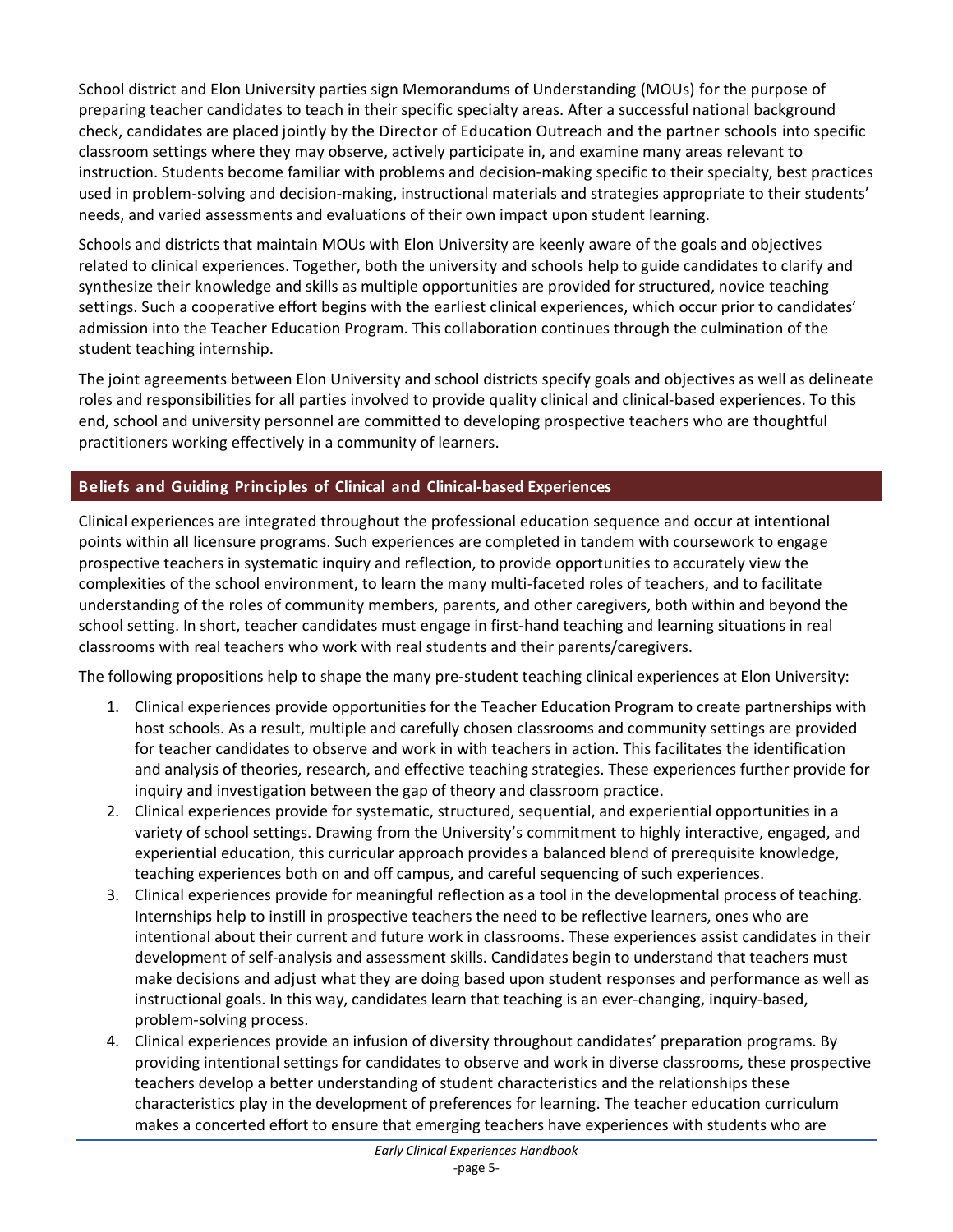educationally-disadvantaged, at-risk of academic failure, have special learning needs, including various exceptionalities, and students of color. Likewise, opportunities to work with a diverse school faculty and to interact with multicultural communities remain a priority when assigning field placements to Elon University teacher candidates.

# <span id="page-5-0"></span>**Mission, Goals, and Expectations of Early Clinical Experiences**

#### <span id="page-5-1"></span>Mission

The mission of pre-student teaching clinical experiences is to provide teacher candidates with real-world teaching settings in which they may work to accomplish the integration of theory and practice. The primary purpose of early experiences is to provide prospective teachers with various opportunities and settings to become acquainted with the classroom and the many roles of the teacher. Teacher candidates observe, perform noninstructional tasks, and eventually engage in some closely supervised delivery of instruction (micro- teaching) before being admitted to clinical practice/student teaching. A secondary purpose is to allow teacher candidates to reflect upon their own strengths and weaknesses, making informed judgments about their own readiness for teaching.

#### <span id="page-5-2"></span>Goals

- provide prospective teachers with a variety of opportunities for both observing and actively participating in school settings
- provide experiences enabling prospective teachers to learn about the responsibilities and the work involved in being a teacher
- assist prospective teachers in developing insights and understandings about the relationship between theory and practice
- provide prospective teachers with information and preparation leading to the ability to make informed decisions about classroom policies and procedures, curriculum matters, and students' academic and social needs.

#### <span id="page-5-3"></span>Expectations

- observe problems that teachers encounter in their classrooms and schools and how they solve them
- develop a desire for professional affiliation, ethical practice, lifelong learning and continued professional growth and development
- grasp the importance of positive classroom interactions, including those positive elements associated with families and caretakers of students
- develop and act upon a belief in the dignity, worth and learning potential of *all* children
- become familiar with the knowledge and skills needed for effective teaching
- observe and acquire pedagogical skills for designing and implementing instruction that incorporates a variety of teaching methodologies, resources, and organizational patterns
- develop and demonstrate appropriate dispositions appropriate in the real world of teaching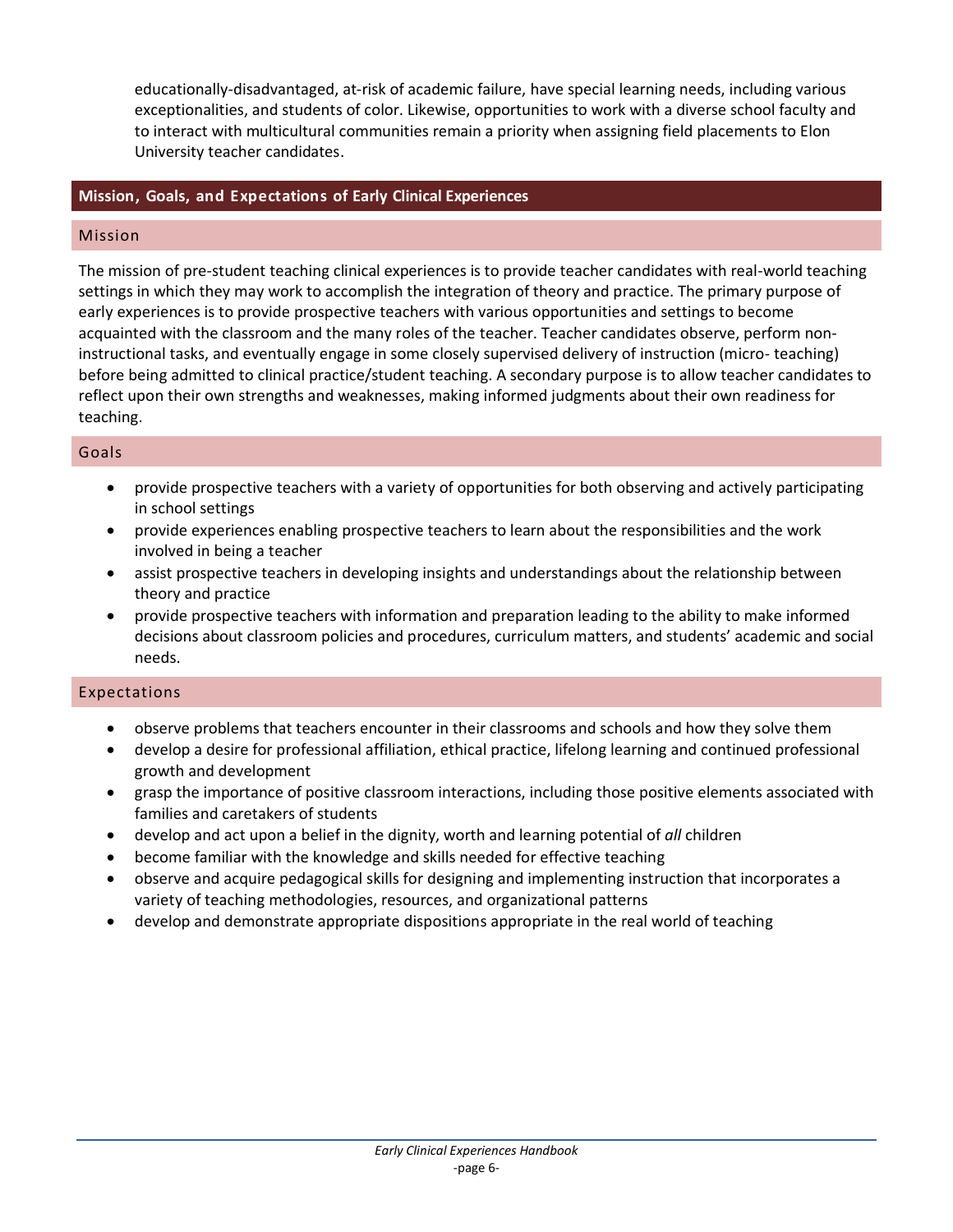# <span id="page-6-0"></span>**Policies and Procedures for Admitting and Monitoring the Progress of Teacher Candidates**

#### <span id="page-6-1"></span>Admission to Teacher Education

While taking EDU 211—Education and Society or SOC 243—Sociology of Education, students who plan to pursue teaching licensure may begin the process of applying for admission to the [Teacher Education Program.](https://www.elon.edu/u/academics/education/teacher-education-program/) 

#### <span id="page-6-2"></span>Monitoring the Progress of Teacher Candidates

Our goal as teacher educators is to ensure that teacher candidates who graduate from the Elon University Teacher Education Program demonstrate the competencies outlined in the North Carolina Professional Teaching Standards, and who are excellent beginning teachers. Teacher candidates' dispositions are assessed in selected courses throughout the program, including courses with early clinical experiences.

While serious concerns about the performance or growth of our candidates do not often occur, when a concern exists, it is best for the candidate and program to address it honestly and directly. For this purpose, the Professional Dispositions and Academic Performance (PDAP) process has been created.

- The PDAP process documents the interventions required for teacher candidates who demonstrate inadequate performance in areas of professional dispositions and/or academic coursework.
- Information provided during this process is designed to be of value to the candidate in planning for growth and to the Teacher Education Program and faculty in facilitating growth.
- The information may have important implications in decisions regarding Admission to Teacher Education, Continuance in the program, Admission to Student Teaching, and Recommendation for Licensure.

The PDAP process may be found onlin[e here.](https://www.elon.edu/u/academics/education/wp-content/uploads/sites/27/2021/07/PDAP-Process-revised-final-print-version_2021.pdf)

#### <span id="page-6-3"></span>**Field Placement Procedures and Associated Responsibilities for all Parties**

#### <span id="page-6-4"></span>Responsible Party

The Director of Education Outreach collaborates with school district representatives (e.g. central office designees, internship coordinators) to place candidates in appropriate clinical experiences throughout the course of their preparation. Among other responsibilities associated with the process, the Director of Education Outreach and his/her assistant/s coordinate the following tasks:

#### <span id="page-6-5"></span>Director of Education Outreach

- Reviews any and all prior placements of candidates (via candidate placement database) when selecting schools, grade levels, types of communities and classrooms, and/or specific clinical faculty for each successive placement to ensure placements in appropriate diverse settings.
- Communicates both verbally and in writing with all involved parties (candidates, professors, school liaisons, building-level administrators, clinical teachers) regarding specifics of placement (overall goals and objectives of experience, date of initial reporting, likely assignments to be completed, length of stay, and other requirements as may be appropriate to a given placement).
- Confers with school personnel regularly as liaison between Elon's Teacher Education Program and the schools.
- Provides orientation and training sessions for clinical teachers, teacher candidates, and University professors, reviewing procedures and expectations of candidates while in the field.
- Provides noteworthy information associated with schools, their stakeholders, academic performance, clinical teachers, and other relevant information prior to candidates' initial arrival in their assigned schools.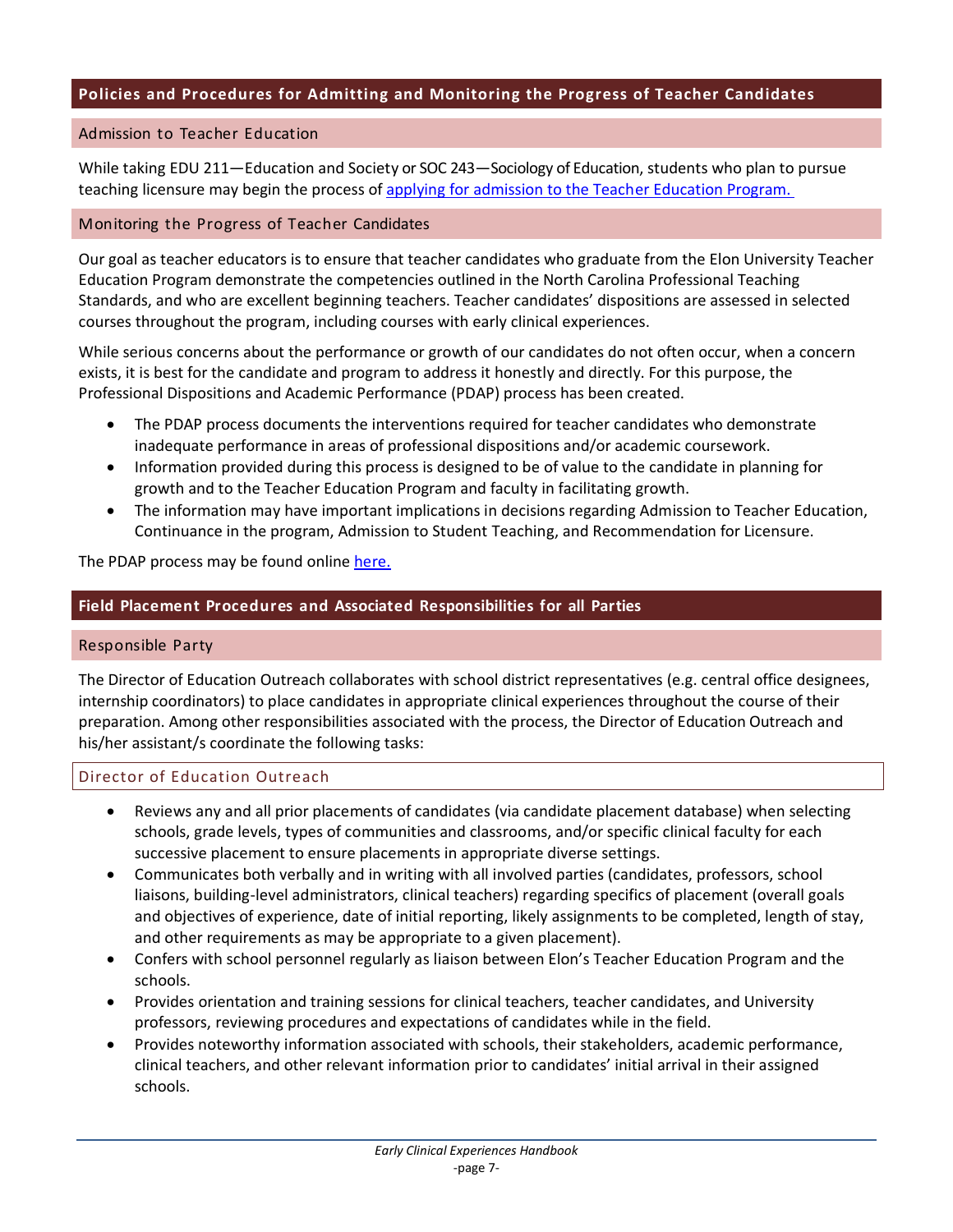# <span id="page-7-0"></span>Teacher Candidates

- Research assigned school's characteristics, background, mission and goals.
- Arrange transportation to and from assigned school.
- Complete the required minimum number of hours/sessions required.
- Represent self, program, and university in exemplary manner.
- Communicate effectively and in a timely manner with Clinical Teacher/s.
- Complete any and all assignments required during the clinical experience.
- Dress professionally and in a manner that leaves a favorable impression.
- Abide by all school district and individual school policies.

#### <span id="page-7-1"></span>Clinical Teachers

- Introduce teacher candidates to all classes, colleagues, and other school personnel.
- Provide opportunities for candidates to complete assignments and assume other duties/responsibilities as appropriate.
- Provide candidates many opportunities to observe and work in a variety of instructional settings and techniques.
- Guide and supervise instructional and non-instructional activities as appropriate.
- Provide candid assessments of candidates' performance and dispositions and return completed forms by assigned dates.
- Communicate effectively any concerns or issues with assigned teacher candidates and their respective professors.

#### <span id="page-7-2"></span>University Professors

- Discuss specific goals and performance outcomes of the clinical experience, showing the relationship to the university course.
- Design and require field assignments which bridge course instruction with clinical-based applications.
- Communicate effectively with clinical teachers, disseminating evaluation forms, due dates, explanations of assignments, dispositions documents, and other pertinent information.
- Review any specific policies, procedures and expectations required of candidates while in the field.
- Assess field performance in a candid manner, noting candidates' strengths and weaknesses as well as providing plans for candidates' further improvement.
- Receive, act upon, and submit to the director any and all completed forms/evaluation instruments used as part of candidates' clinical experiences.

#### <span id="page-7-3"></span>**Procedures for Candidates Working in the Field**

- Candidates should note their beginning and ending times in their assigned schools/classrooms and have clinical teachers to verify attendance and satisfactory performance via signature or initials. Professors provide candidates with logs for this purpose.
- Candidates should always check in with their school office staff and follow any sign-in or sign-out policies established by the school. While candidates are assigned to schools for official university business/purposes, they must still follow any and all policies/regulations set forth for faculty/staff members and/or guests as may be required in their particular schools.
- Candidates should establish very early the various communication methods (cell phone, e-mail address, home phone number, etc.) by which clinical teachers can be contacted, especially if a change in original plans is necessary. Examples include, but are not limited to, sudden illness, transportation problems, emergencies, etc.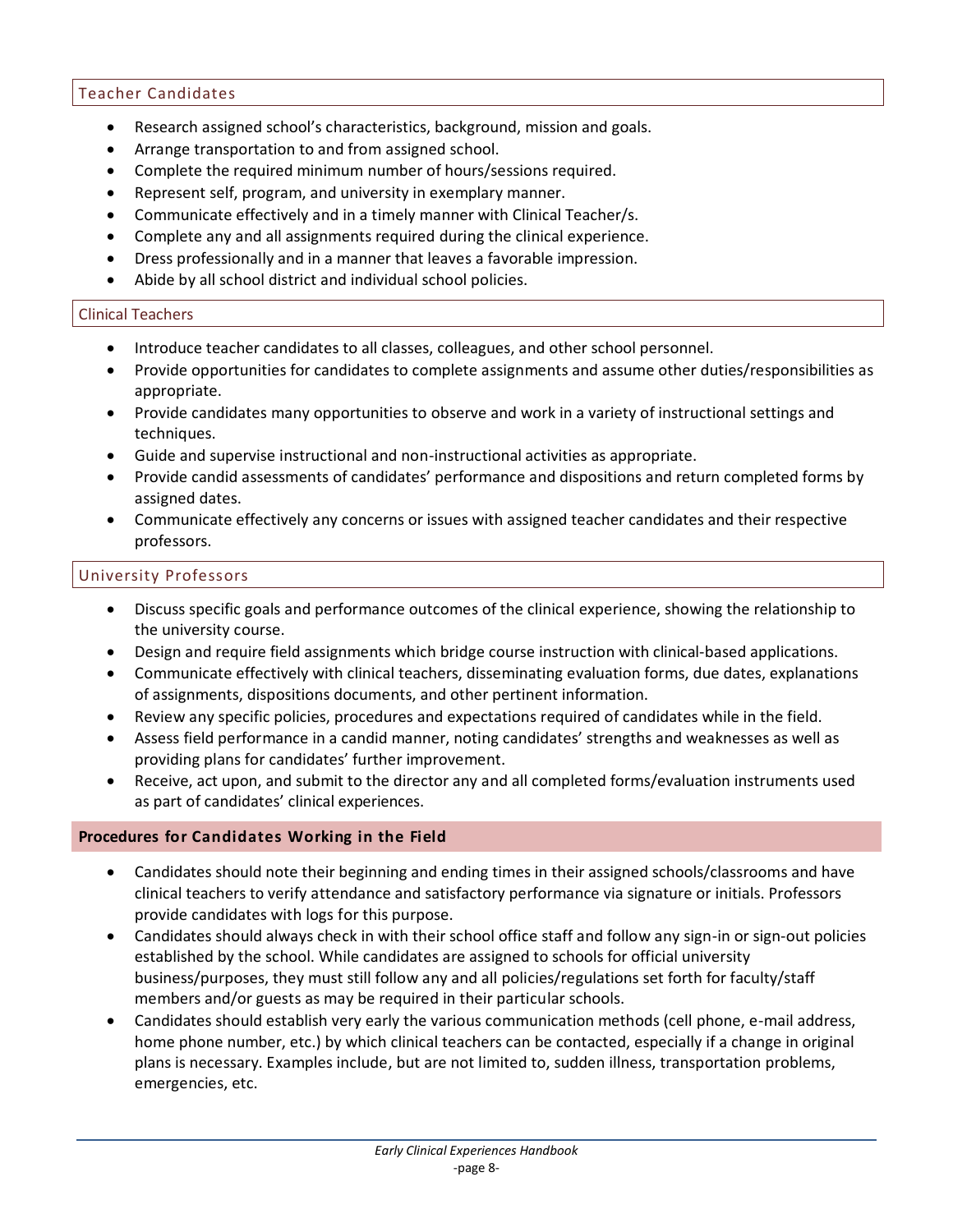- Candidates must complete their observations and field work in the schools/classrooms to which they are assigned by the Director of Education Outreach. They may not use schools/classrooms at home during fall or spring breaks as part of clinical experience requirements. Candidates are encouraged, however, to use such settings, even in summer when possible, to enhance their experiences with students, faculty, and other school community stakeholders. In these ways, Elon University encourages its candidates to volunteer as tutors, day care workers, camp counselors, and in related volunteer or employment capacities to further their preparedness for working with students.
- Candidates who are unable to complete fieldwork assignments/placements for any reason must notify their assigned clinical teacher and university professor or supervisor immediately. The faculty member will contact the Director of Education Outreach, who, in turn, will work with the candidate and professor to resolve any matters related to the field placement.

**Special Note:** In all courses that require a clinical experience, candidates must be fully aware that they shall NOT receive a passing grade in the course if candidate performance in the clinical experience is rated to be unsatisfactory or if candidates fail to complete the required hours and/or assignments required in that clinical experience. No exceptions shall be made to this policy.

# <span id="page-8-0"></span>**Guide to Field Placement Etiquette for Teacher Candidates**

Teacher candidates are required to carry out their work in field placements in a very professional manner. They must be punctual and adhere to the agreed upon visitation schedules. Appropriate dress, language, and behavior are expected. Candidates are visitors to the school settings and must adhere to school policies and the guidelines that are presented through the Elon University Teacher Education Program concerning dress, acceptable technology use, and appropriate behaviors in school settings.

The culture of the assigned school may likely be different from candidates' own peer cultured environments. It is the job of all teacher candidates to observe and blend in with the professionals at the school. It is neither the role nor the job of teacher candidates to change the culture, the rules, or the philosophy of their assigned school/s.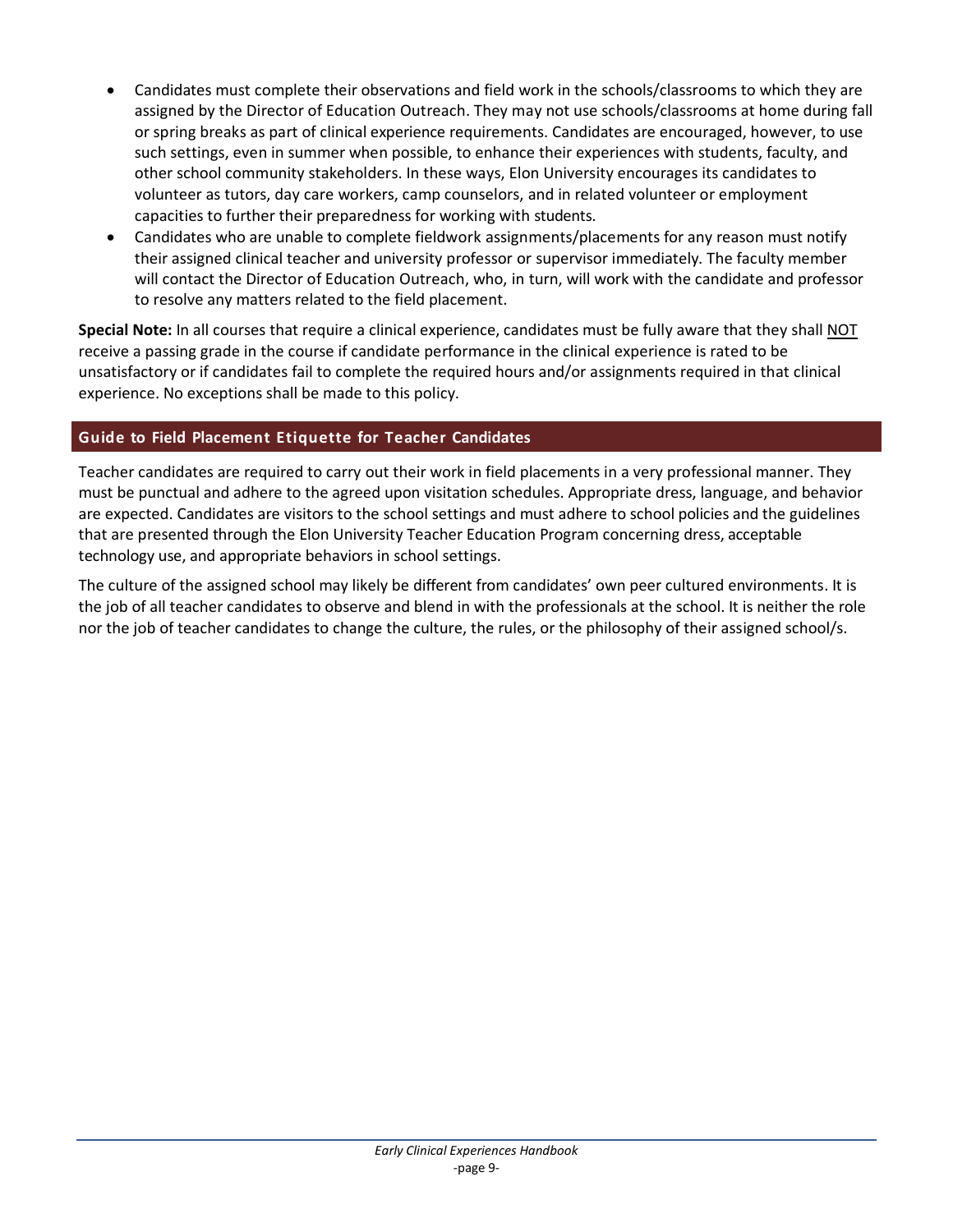# <span id="page-9-0"></span>**PART II: SEQUENTIAL CLINICAL EXPERIENCES**

#### <span id="page-9-1"></span>Philosophy to Support Clinical Experiences for the Elon University Teacher Education Program

Providing high quality clinical experiences for teacher candidates has historically been and remains a critical part of the initial teacher preparation program at Elon University. The faculty believe that clinical experiences are an integral part of preparing highly qualified, effective teacher candidates in each program. These experiences provide candidates with multiple opportunities to see theory transitioned into practice, to see theory affirmed or challenged by practice, and to reflect on how these are occurring in a variety of settings. Undergraduate candidates begin clinical experiences with the first professional education course, EDU 2110—School and Society or EDU 2500 Teaching Fellows Seminar or SOC 2430—Sociology of Education. As candidates progress through their respective programs, various other clinical experiences are required and are linked to specific courses within each program. These experiences are designed in part to provide practical application of course concepts and theories and are accomplished in various cooperating schools with experienced teachers who work with teacher education faculty to provide optimal learning experiences for candidates. Given the development and implementation of a spiraling curriculum, one with a dual emphasis on content and pedagogy, the required pre-student teaching clinical experiences are also designed to be spiraling and thus uniquely provide Elon's teacher candidates with immersion experiences in diverse schools, classrooms, and communities.

#### <span id="page-9-2"></span>**Required Clinical Experiences by Program**

#### <span id="page-9-3"></span>Required Clinical Experiences in Early Childhood Education

| Course |                                                                                                                                                                                                              | <b>Credits</b> | <b>Clinical experience</b><br>Requirement          |
|--------|--------------------------------------------------------------------------------------------------------------------------------------------------------------------------------------------------------------|----------------|----------------------------------------------------|
| 1.     | EDU 2110-Education and Society or EDU 2500-Teaching Fellows<br>Seminar                                                                                                                                       | 4 s.h.         | 30 hours                                           |
|        | Taken not sooner than Winter Term of first year                                                                                                                                                              |                |                                                    |
| 2.     | EDU 2460-Supporting Math and Science in Early Childhood                                                                                                                                                      | 4 s.h.         | 16 hours                                           |
| 3.     | EDU 3100-Assessment and Evidence-Based Practices for Infants and<br><b>Toddlers</b>                                                                                                                          | 8 s.h.         | 60 hours minimum                                   |
| 4.     | FDU 4100-Assessment and Evidence-Based Practices for Preschool<br>and Kindergarten Students                                                                                                                  | 8 s.h.         | 72 hours minimum                                   |
| 5.     | EDU 4970-Student Teaching<br>Student teachers are also required to take/attend a 2 s.h. seminar/<br>capstone course while student teaching; this class typically meets<br>once per week during the semester. | 10 s.h.        | 560 hours minimum<br>(14 weeks @ 40<br>hours/week) |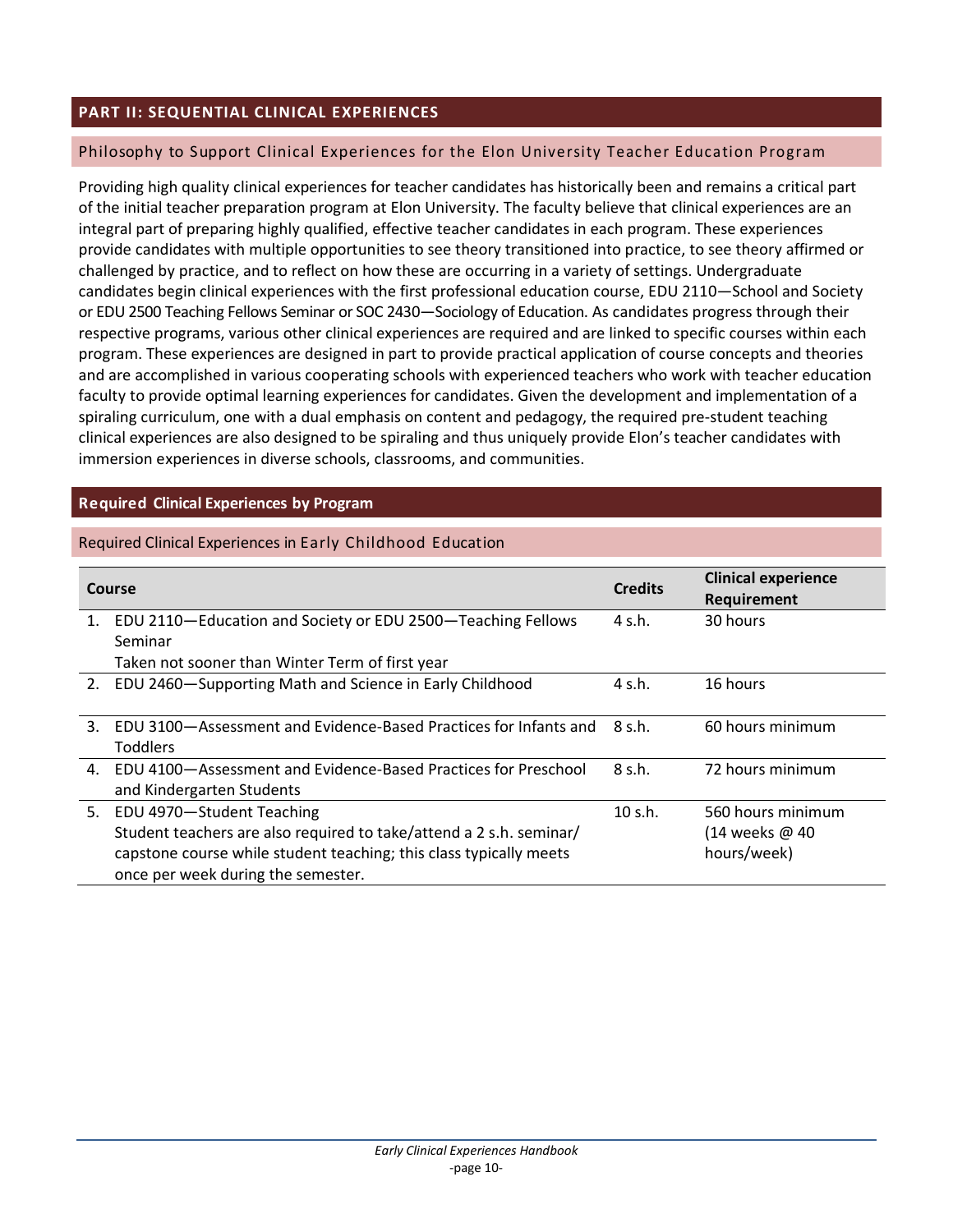# <span id="page-10-0"></span>Required Clinical Experiences in Elementary Education

| Course |                                                                     | <b>Credits</b> | <b>Clinical experience</b><br>Requirement |
|--------|---------------------------------------------------------------------|----------------|-------------------------------------------|
| 1.     | EDU 2110-Education and Society or EDU 2500-Teaching Fellows         | 4 s.h.         | 30 hours                                  |
|        | Seminar                                                             |                |                                           |
|        | Taken not sooner than Winter Term of first year                     |                |                                           |
|        | 2. PSY 3820-Educational Psychology                                  | 4 s.h.         | 20 hours                                  |
|        | Note: Hours are only required if taking a service-learning section  |                |                                           |
| 3.     | EDU 3420 - Foundations of Special Education                         | 4 s.h.         | 20 hours                                  |
| 4.     | EDU 3040 - Professional Experiences I                               | 2 s.h.         | 80 hours minimum                          |
|        | This course corresponds with EDU 4230, 4200, 4260 and 4300.         |                |                                           |
|        | 5. EDU 4040 - Professional Experiences II                           | 2 s.h.         | 80 hours minimum                          |
|        | This course corresponds with EDU 4230, 4200, 4260 and 4300.         |                |                                           |
| 6.     | EDU 4970-Student Teaching                                           | 10 s.h.        | 560 hours minimum                         |
|        | Student teachers are also required to take/attend a 2 s.h. seminar/ |                | (14 weeks @ 40                            |
|        | capstone course while student teaching; this class typically meets  |                | hours/week)                               |
|        | once per week during the semester.                                  |                |                                           |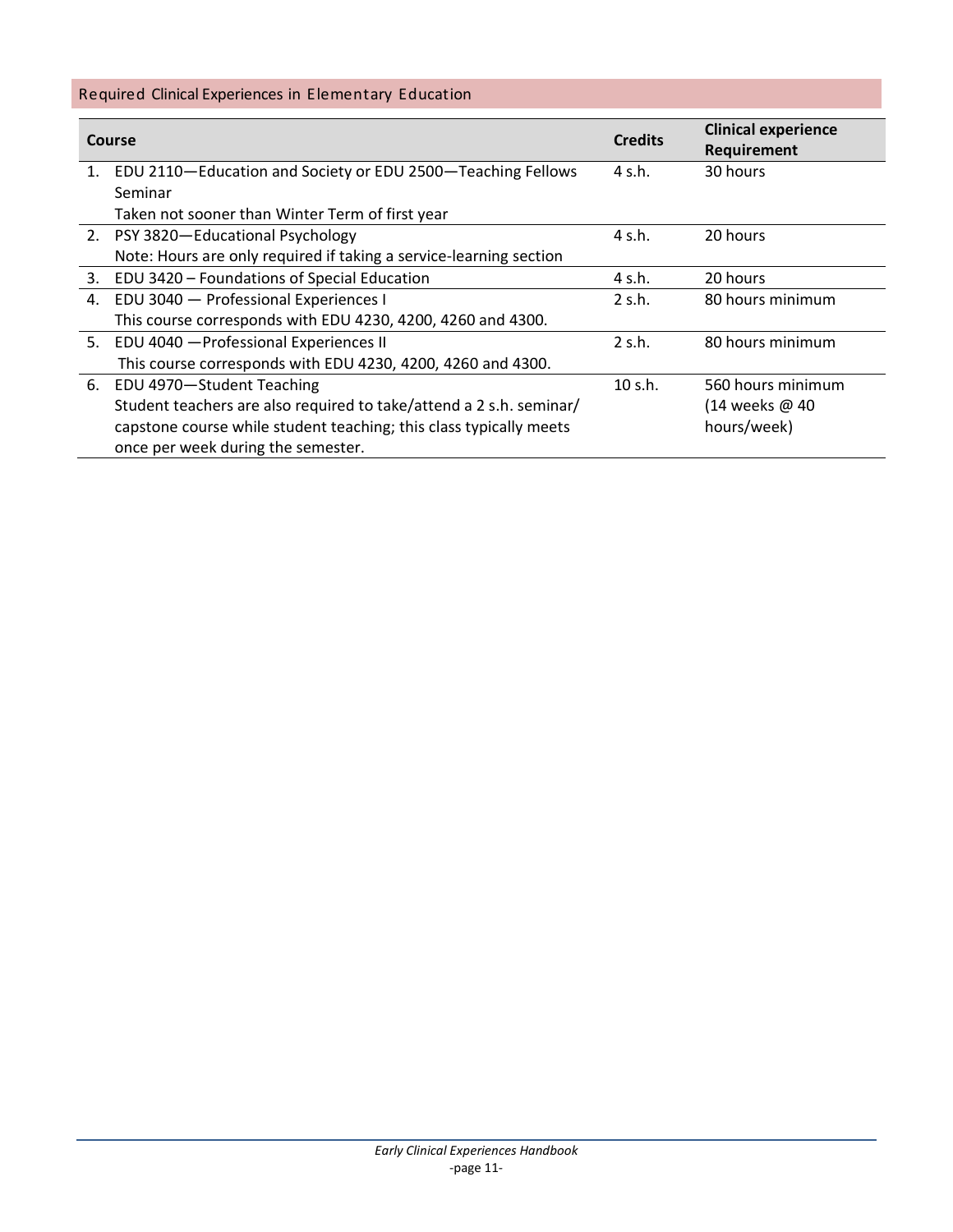#### <span id="page-11-0"></span>Required Clinical Experiences in Special Education – General Curriculum (K-12)

|                | <b>Course</b>                                                       | <b>Credits</b> | <b>Clinical experience</b><br>Requirement |
|----------------|---------------------------------------------------------------------|----------------|-------------------------------------------|
| 1.             | EDU 2110-Education and Society, EDU 2500-Teaching Fellows           | 4 s.h.         | 30 hours                                  |
|                | Seminar or SOC 2430-Sociology of Education                          |                |                                           |
|                | Taken not sooner than Winter Term of first year                     |                |                                           |
|                | 2. PSY 3820-Educational Psychology                                  | 4 s.h.         | 20 hours                                  |
|                | Note: Hours are only required if taking a service-learning section  |                |                                           |
| $\mathbf{3}$ . | EDU 3040 - Professional Experiences I                               | 2 s.h.         | 80 hours minimum                          |
|                | This course corresponds with EDU 4230, 4200, 4260 and 4300.         |                |                                           |
|                | 4. EDU 4040 - Professional Experiences II                           | 2 s.h.         | 80 hours minimum                          |
|                | This course corresponds with EDU 4230, 4200, 4260 and 4300.         |                |                                           |
|                | 5. EDU 4040 - Professional Experiences II                           | 2 s.h.         | 80 hours minimum                          |
|                | This course corresponds with EDU 4440 and 4450.                     |                |                                           |
|                | 6. EDU 3420-Foundations of Special Education                        | 4 s.h.         | 20 hours minimum                          |
|                |                                                                     |                |                                           |
|                | 7. EDU 3450 - Planning and Managing the Environment for Special     | 4 s.h.         | 20 hours minimum                          |
|                | Educators and EDU 4350 - Assessment Methods and Interpretation      |                | (combined)                                |
|                | in Special Education                                                |                |                                           |
|                | 8. EDU 4970-Student Teaching                                        | 10 s.h.        | 560 hours minimum                         |
|                | Student teachers are also required to take/attend a 2 s.h. seminar/ |                | (14 weeks @ 40                            |
|                | capstone course while student teaching; this class typically meets  |                | hours/week)                               |
|                | once per week during the semester.                                  |                |                                           |

\*Special education candidates who choose Elementary Education as the dual licensure area will take the **two (2)**  Professional Experiences courses prescribed for Elementary Education. Those candidates who choose middle grades as the dual licensure will take the appropriate middle grades methods course.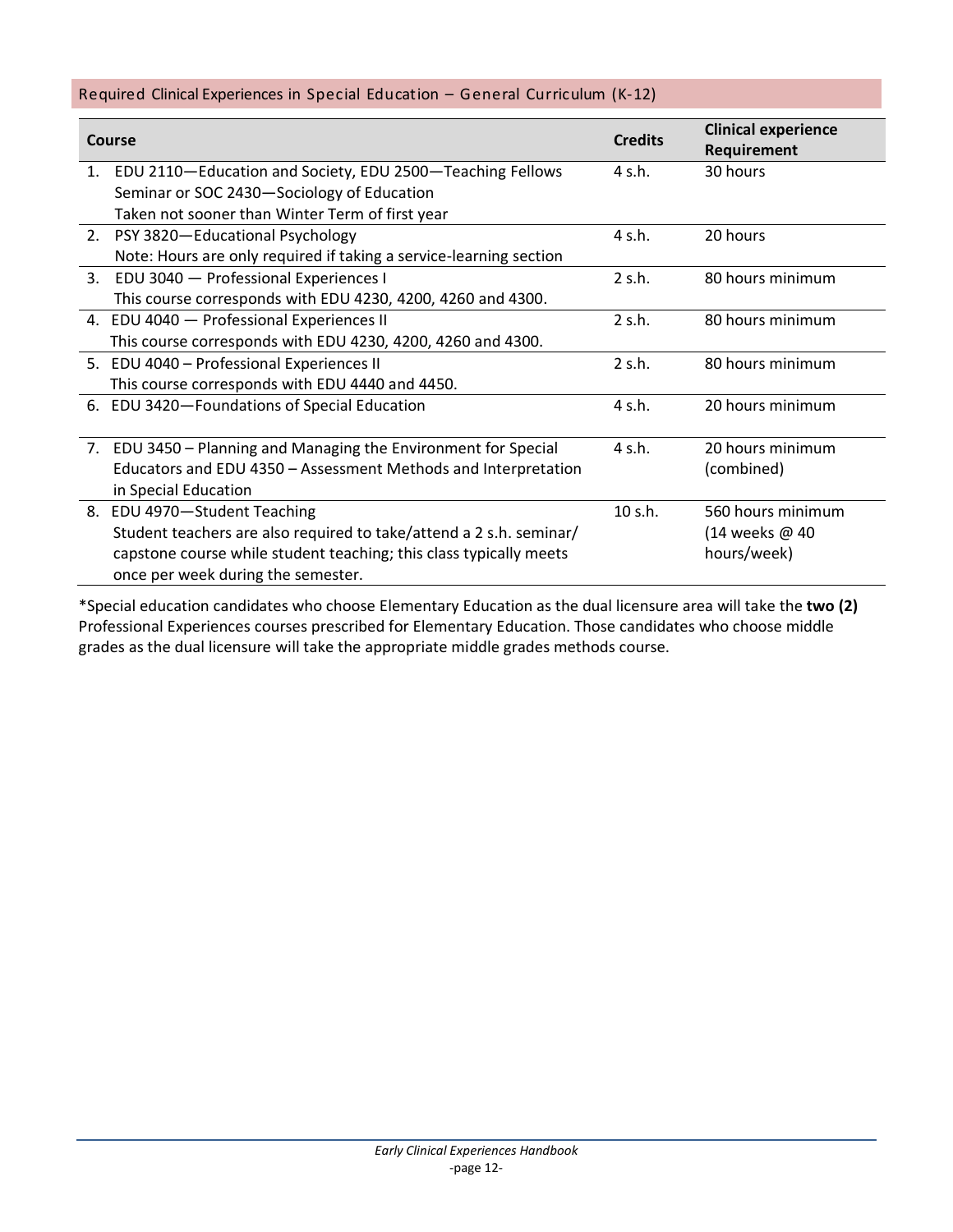# <span id="page-12-0"></span>Required Clinical Experiences in Middle Grades Education (concentrations in one or two content areas)

| Course |                                                                     | <b>Credits</b> | <b>Clinical experience</b><br>Requirement |
|--------|---------------------------------------------------------------------|----------------|-------------------------------------------|
| 1.     | EDU 2110-Education and Society, EDU 2500-Teaching Fellows           | 4 s.h.         | 30 hours                                  |
|        | Seminar or SOC 2430-Sociology of Education                          |                |                                           |
|        | Taken not sooner than Winter Term of first year                     |                |                                           |
|        | 2. One methods course in content area                               | 4 s.h.         | 60 hours minimum                          |
|        | Fall of senior year                                                 |                |                                           |
| 3.     | EDU 4500-Teaching Diverse Learners in Middle and Secondary          | 4 s.h.         | 30 hours minimum                          |
|        | <b>Schools</b>                                                      |                |                                           |
| 4.     | EDU 3250-Middle Grades Literacy                                     | 4 s.h.         | 30 hours minimum                          |
| 5.     | EDU 4410-Foundations of Middle Level Education                      | 4 s.h.         | 30 hours minimum                          |
|        | Taken during fall of the junior year.                               |                |                                           |
| 6.     | EDU 4970-Student Teaching                                           | 10 s.h.        | 560 hours minimum                         |
|        | Student teachers are also required to take/attend a 2 s.h. seminar/ |                | (14 weeks @ 40                            |
|        | capstone course while student teaching; this class typically meets  |                | hours/week)                               |
|        | once per week during the semester.                                  |                |                                           |